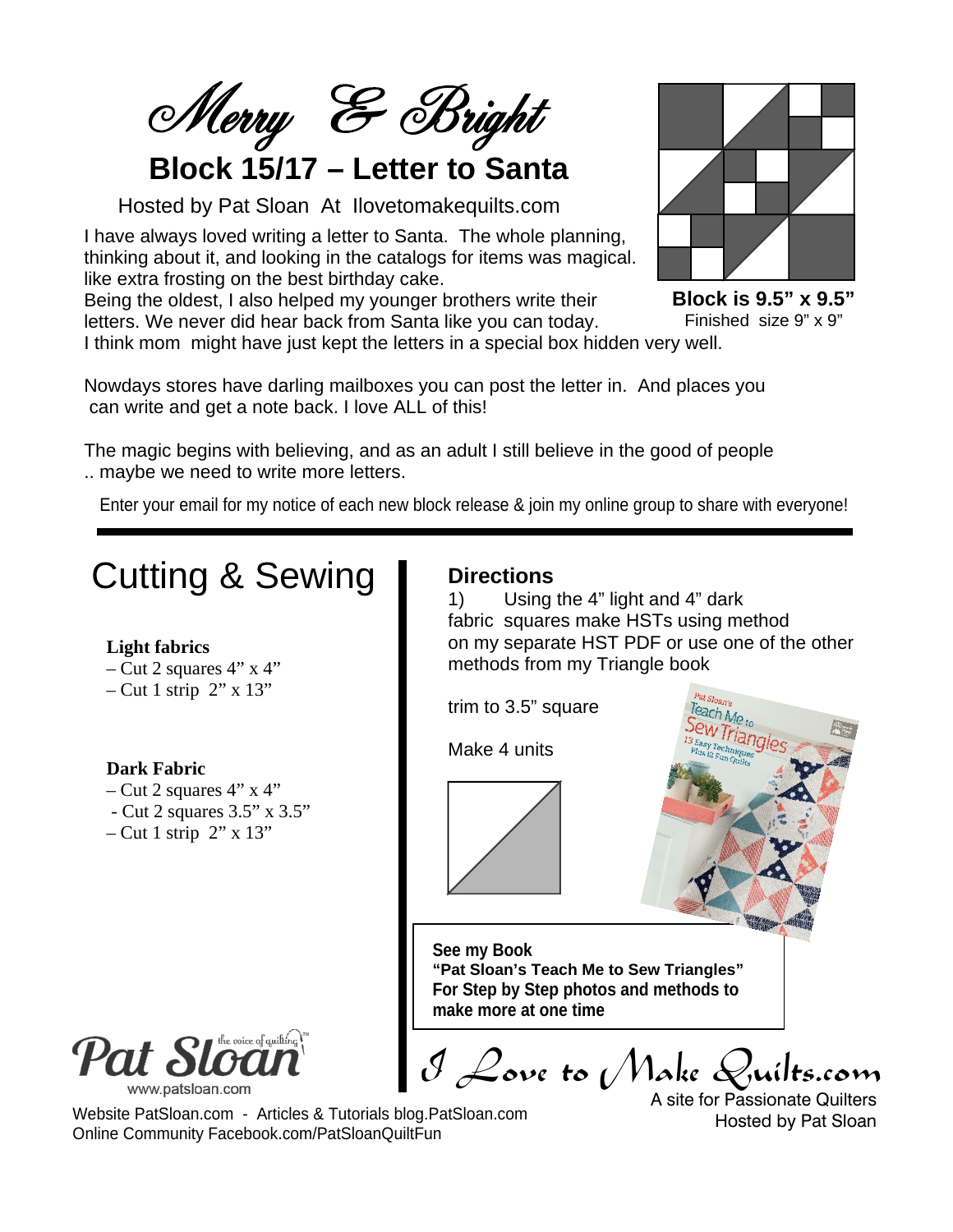I Love to Make Quilts.com

A site for Passionate Quilters **Directions Directions Directions** 

2) Following the diagram Sew a light 2" x 13" strip to a dark 2" x 13" strip Make 1

Measures 3.5" x 13"



3) Following the diagram cut the strip into 2" x 3.5" rectangles Make 6

Measures 2" x 3.5"



4) Following the diagram, alternate 2 units from step 3 above to make a 4-patch Make 3

Measures 3.5" x 3.5"



5) Following the diagram, assemble the block

**TIP** - Center 4patch is rotated differently than the corners

Measures 9.5" x 9.5"



Website PatSloan.com - Articles & Tutorials blog.PatSloan.com **(Page - 2)** Online Community Facebook.com/PatSloanQuiltFun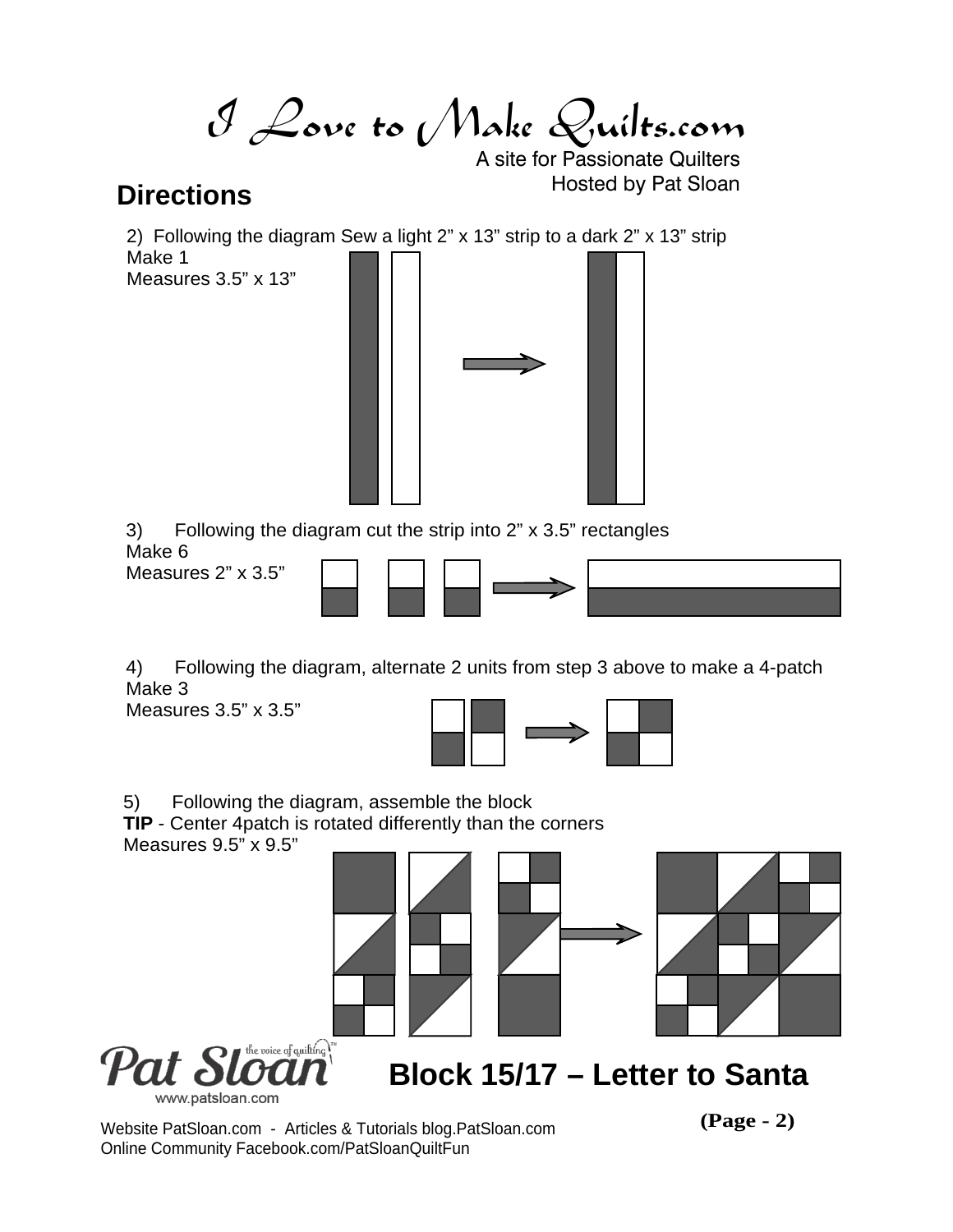I Love to Make Quilts.com

A site for Passionate Quilters Hosted by Pat Sloan

# **Unfinished / CUTTING Sizes**

See directions for more details



# **Block is 9.5" x 9.5"** IN the Quilt it is finished size 9" x 9"



**Block 15/17 – Letter to Santa**

Website PatSloan.com - Articles & Tutorials blog.PatSloan.com **(Page - 3)** Online Community Facebook.com/PatSloanQuiltFun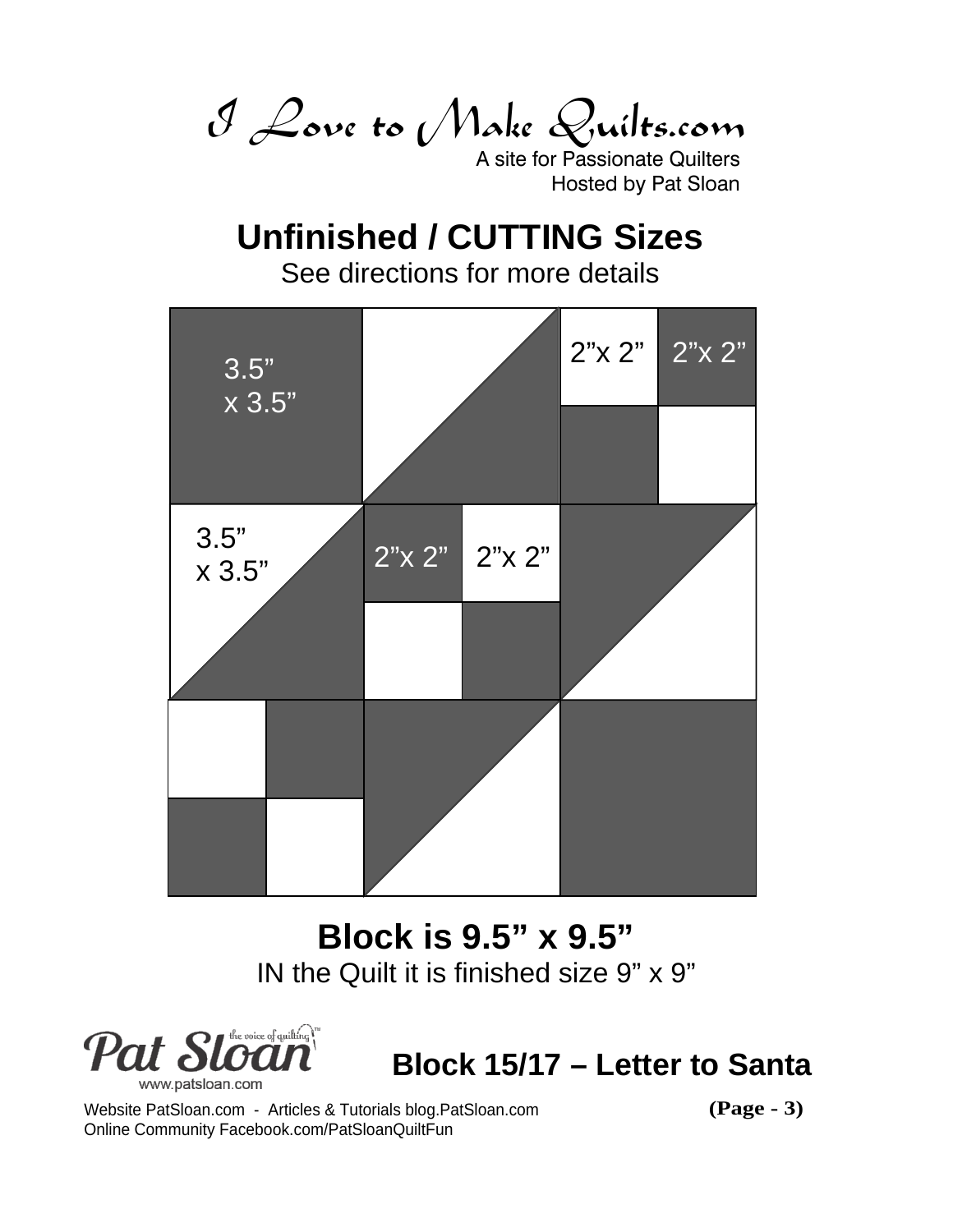I Love to Make Quilts.com

A site for Passionate Quilters Hosted by Pat Sloan



**36.5" x 36.5" 16 Blocks**

Merry & Bright<br>Pat Sloan www.patsloan.cor

Website PatSloan.com - Articles & Tutorials blog.PatSloan.com Online Community Facebook.com/PatSloanQuiltFun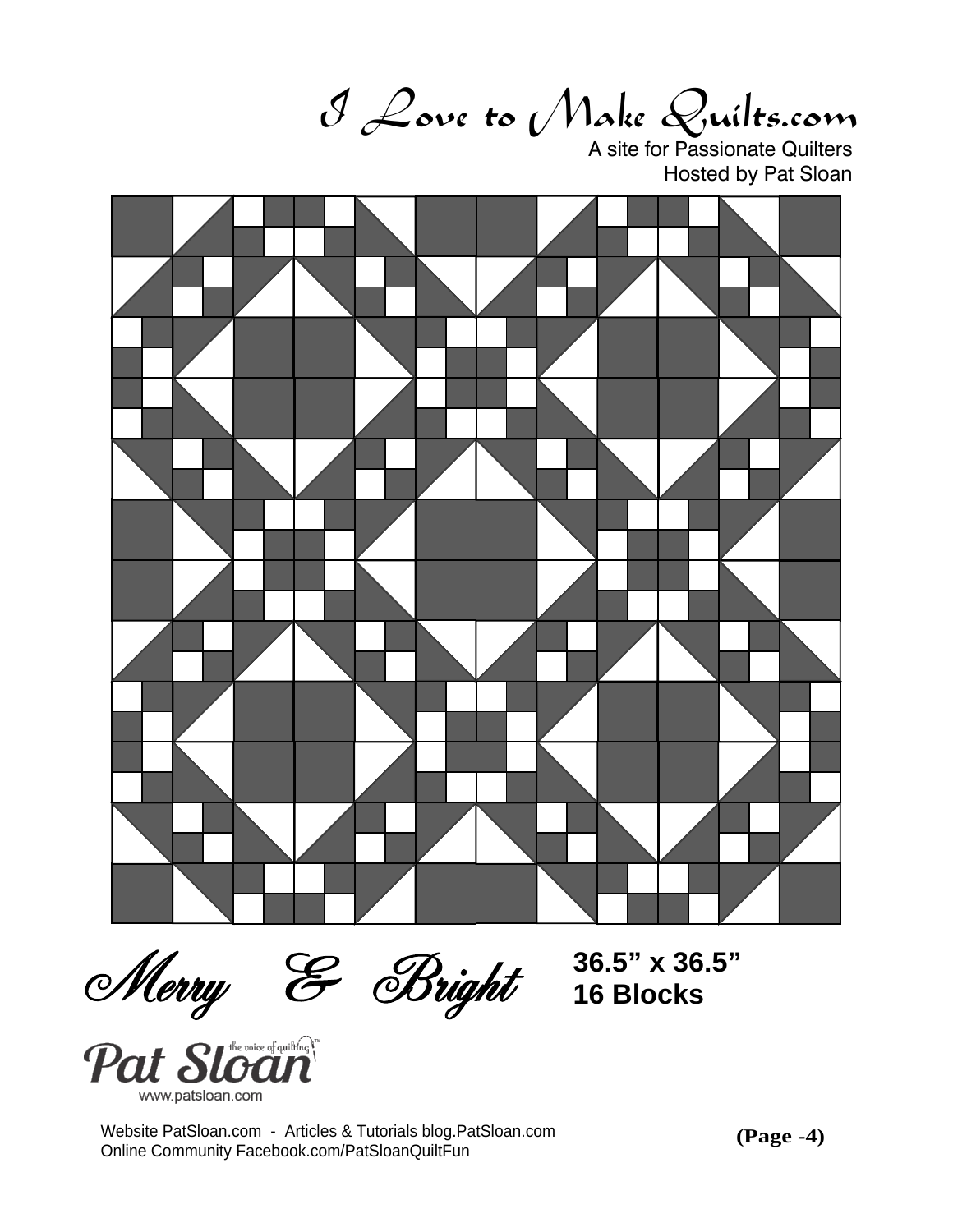I Love to Make Quilts.com

A site for Passionate Quilters Hosted by Pat Sloan



# **Bonus! A Design page to color for fabric placement**

Website PatSloan.com - Articles & Tutorials blog.PatSloan.com Online Community Facebook.com/PatSloanQuiltFun